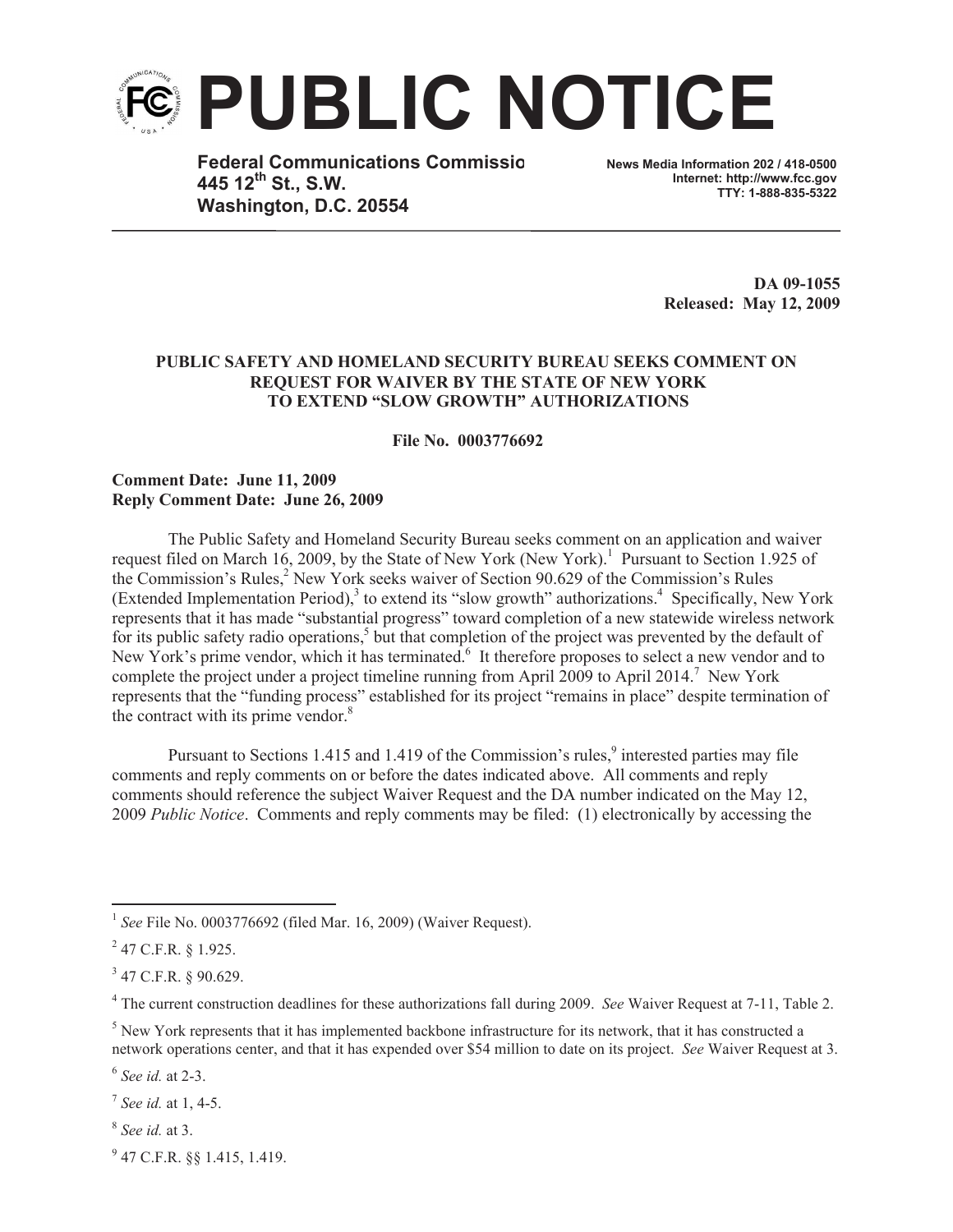applicant's file number(s) in the Commission's Universal Service Licensing System (ULS),  $^{10}$  or (2) by filing paper copies.

Electronic Filers: From the ULS website at http://wireless.fcc.gov/uls/, begin the process of submitting a pleading by clicking on the "ULS Pleadings" link in the menu on the lower left side of the ULS web page. The link will take you to the "*Pleading Information*" screen for "Nondocketed Pleadings" where you select "Reply" in the drop-down window for the type of pleading and then enter the pleadings filer information. Completion of the contact information is optional. Upon completion of this screen, please note the instructions for the filing: *"Pleadings must be dated and must include a signature, in this instance an electronic signature, and the address and phone number of the signing party.*<sup>"*11*</sup> Click on "CONTINUE."

The second step is to complete the *File Numbers/Call Signs* screen. Click if the pleading pertains to a File Number or Call Sign and enter the File Number or Call Sign. Please note that you must enter a File Number or Call Sign to continue. If the pleading pertains to multiple applications or licenses, you must enter each File Number or Call Sign as appropriate. After clicking the "SUBMIT" button, the screen will update to show all the File Numbers/Call Signs associated with the pleading. At this time, you may delete selected File Numbers/Call Signs from the page before continuing.

The third step is to complete the *Attach File* screen to attach the pleading document. Use the drop down box to select Pleading or Confidential Pleading. The "BROWSE" button opens a file upload window where you will locate and select your pleading file. The Description field allows you to enter a brief description for the pleading. Click the "ADD ATTACHMENT" button to upload your pleading. You may submit up to thirty files for each pleading but each file must be smaller than 10 MB in size. You also have the opportunity to delete any selected file from the pleading.

Finally, to complete your electronic pleading submission, click on the "SUBMIT PLEADING" button and the *Confirmation* screen will be displayed. The *Confirmation* screen will display your Confirmation Number as well as your entered pleadings information. You may print this page for your records by selecting the Print Page link at the top of the page and have the option of submitting another pleading or returning to the ULS website by selecting a link at the bottom of the page.

The ULS Application and License Search results will display pleadings under the ADMIN tab when a comment or reply comment has been filed. Users can view the pleading by clicking on the link for the specific comment or reply comment in the Description field. The general public will not be able to view confidential pleadings.

For additional information or assistance on how to file a comment or reply comment or other relevant pleading, you may visit the Web at http://esupport.fcc.gov. You may also call the FCC ULS Customer Support Center at (877) 480-3201 and select option 2, or (888) 225-5322 and select Option 2, or  $(717)$  338-2888. For TTY, please call  $(717)$  338-2824. Assistance from the FCC ULS Customer Support Center is available between the hours of 8 a.m. to 6:00 p.m. Eastern Time, Monday through Friday (except Federal holidays). To provide quality service and ensure security, all telephone calls to FCC ULS Customer Support Center are recorded.

<sup>&</sup>lt;sup>10</sup> See "Wireless Telecommunications Bureau Enhances the Commission's Universal Licensing System to Implement Electronic Filing for Pleadings," *Public Notice,* 21 FCC Rcd 424 (WTB 2006). *See*  http://hraunfoss.fcc.gov/edocs\_public/attachmatch/DA-06-125A1.pdf.

<sup>11</sup> *See* 47 C.F.R. Part 1.